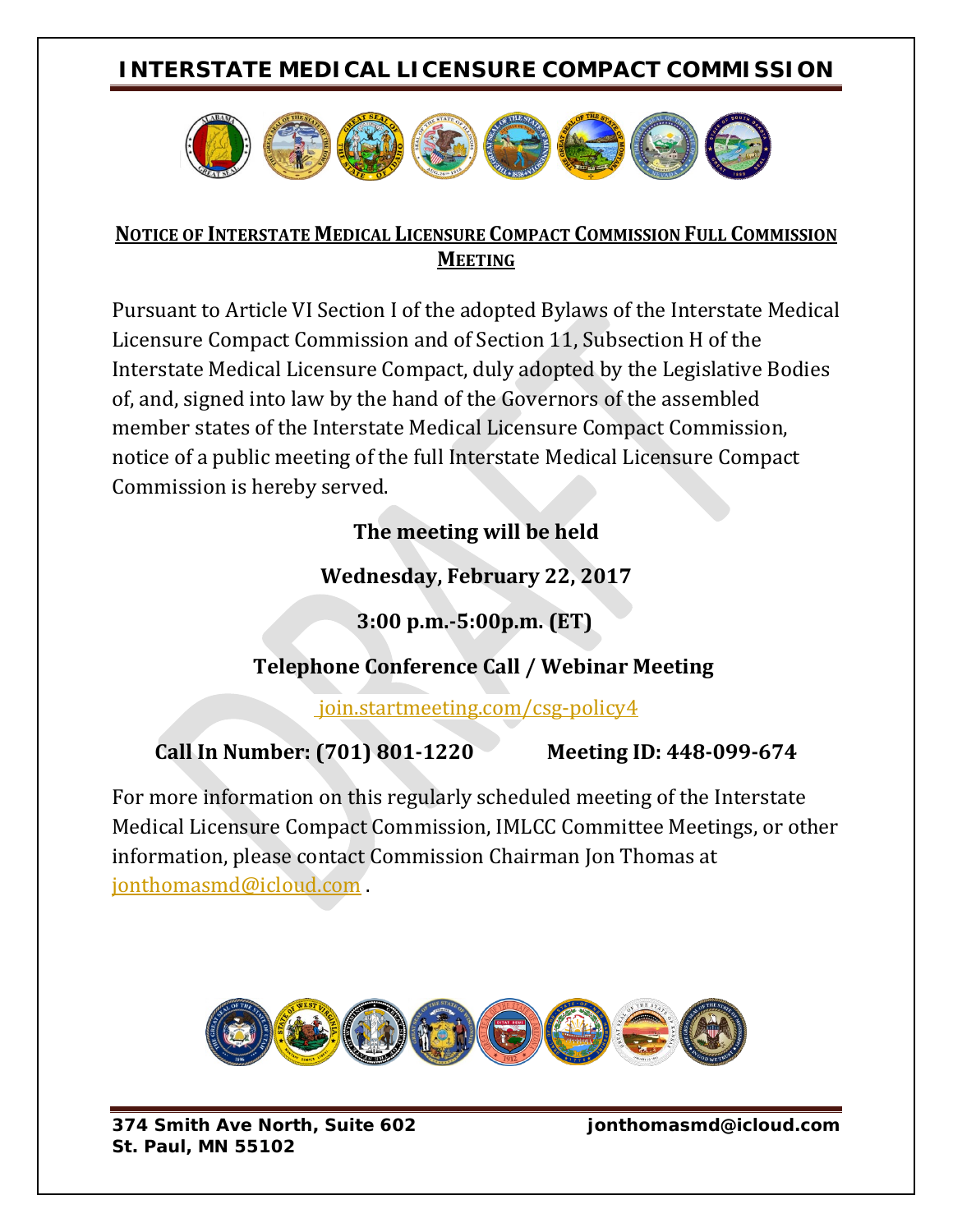## **INTERSTATE MEDICAL LICENSURE COMPACT COMMISSION**

| <b>AGENDA</b>  |                                                                                                                                                                                                                                                                           |                                 |
|----------------|---------------------------------------------------------------------------------------------------------------------------------------------------------------------------------------------------------------------------------------------------------------------------|---------------------------------|
| Call In:       | Call In (701) 801-1220<br>Meeting ID: 448-099-674<br>join.startmeeting.com/csg-policy4                                                                                                                                                                                    |                                 |
| Date:<br>Time: | Wednesday, February 22, 2017<br>3:00pm-5:00pm (ET)                                                                                                                                                                                                                        |                                 |
| I.             | <b>Call to Order</b>                                                                                                                                                                                                                                                      | <b>Chairman Thomas</b>          |
| II.            | <b>Roll Call/Establishment of Quorum</b>                                                                                                                                                                                                                                  | <b>Chairman Thomas</b>          |
| III.           | <b>Approval of Agenda</b>                                                                                                                                                                                                                                                 | Secretary Shepard               |
| IV.            | <b>Review and Approval of Minutes</b>                                                                                                                                                                                                                                     | <b>Secretary Shepard</b>        |
|                | a) December 14, 2016                                                                                                                                                                                                                                                      |                                 |
| V.             | <b>Chairperson's Report</b>                                                                                                                                                                                                                                               | <b>Chair Thomas</b>             |
| VI.            | <b>Committee Reports (including action items)</b>                                                                                                                                                                                                                         |                                 |
|                | <b>Budget Committee/Treasurer's Report</b><br>a)                                                                                                                                                                                                                          | Treasurer Zachariah             |
|                | <b>Audit Committee</b><br>b)                                                                                                                                                                                                                                              | <b>Chairman Thomas</b>          |
|                | <b>Communications Committee</b><br>$\mathbf{c}$                                                                                                                                                                                                                           | Secretary Shepard               |
|                | <b>Personnel Committee</b><br>$\mathbf{d}$                                                                                                                                                                                                                                | <b>Commissioner McSorley</b>    |
|                | <b>Technology Committee</b><br>e)                                                                                                                                                                                                                                         | <b>Commissioner Bohnenblust</b> |
|                | <b>Bylaws and Rules Committee</b><br>f                                                                                                                                                                                                                                    | Vice-Chair Bowden               |
| VII.           | <b>Action Items:</b><br>Consideration of adoption of a policy on executive committee spending<br>1.<br>authority.<br>Consideration of initiating rulemaking to express the process of an expedited<br>2.<br>license issued through the compact.<br><b>Public Comments</b> |                                 |
| VIII.          | <b>Final Commission Comments</b>                                                                                                                                                                                                                                          | <b>Full Commission</b>          |
| IX.            | <b>Adjourn</b>                                                                                                                                                                                                                                                            |                                 |
|                | 271 Smith Ave North Suite 602                                                                                                                                                                                                                                             | ionthomasmd@icloud.com          |

*374 Smith Ave North, Suite 602 jonthomasmd@icloud.com St. Paul, MN 55102*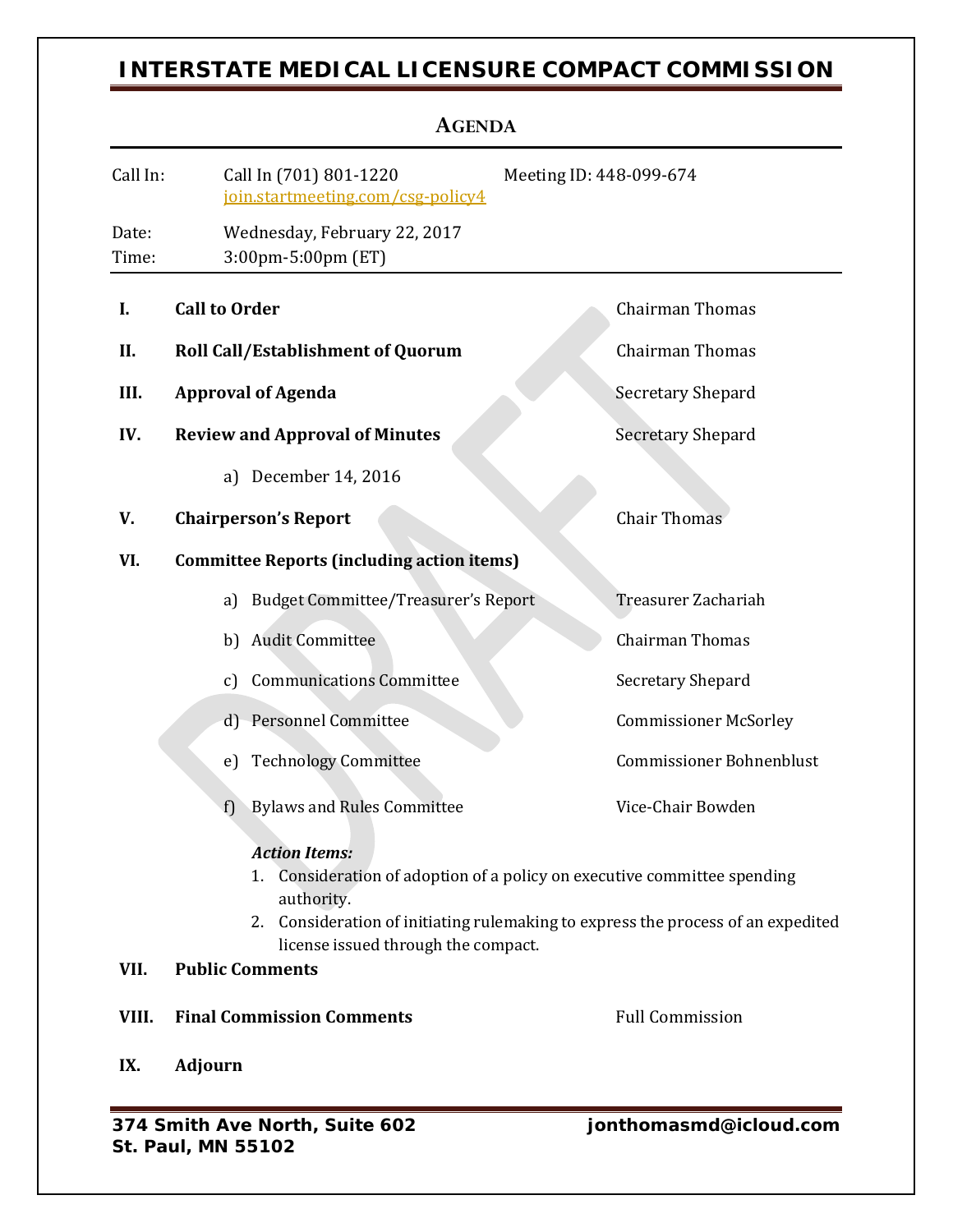# Proposed Rules

- 1. Policy on Interstate Medical Licensure Compact Commission Executive Committee Spending Authority.
- 2. Amend **Chapter 3** Fees to capture a service fee for expedited licensure renewal & **Chapter 5** - Expedited Licensure to house the expedited license renewal process.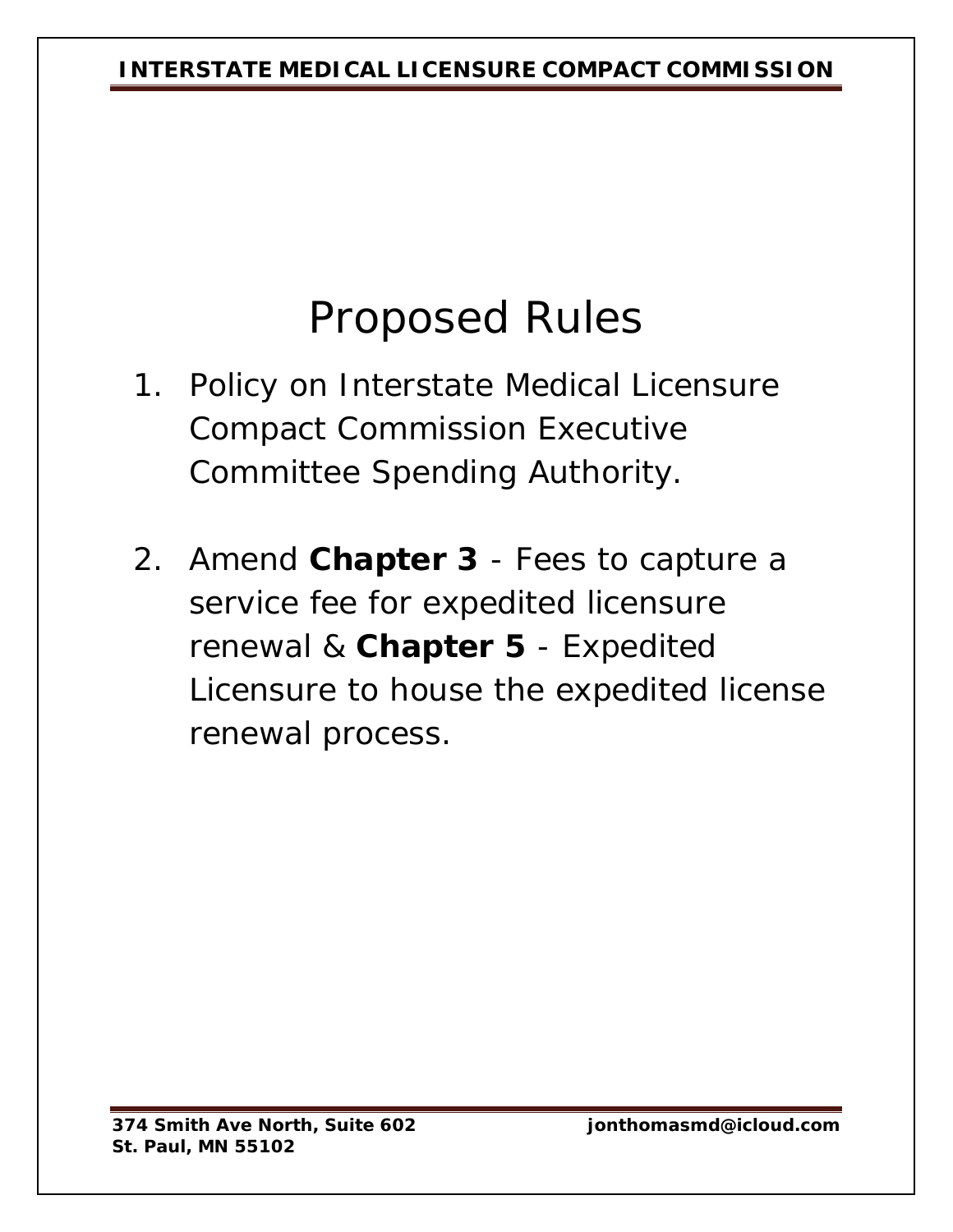**INTERSTATE MEDICAL LICENSURE COMPACT COMMISSION**

# Proposed Rules

1. Policy on Interstate Medical Licensure Compact Commission Executive Committee Spending Authority.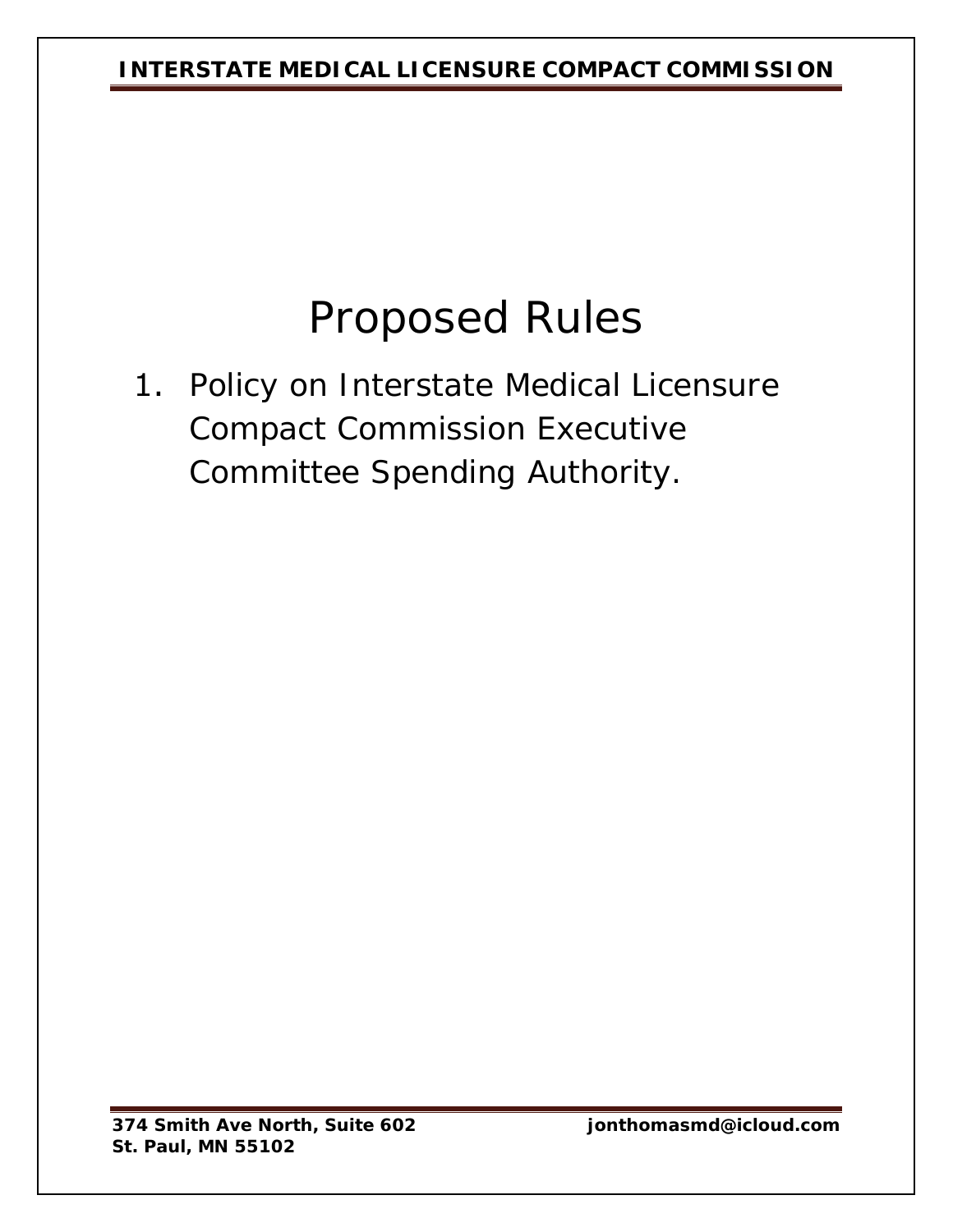**TO:** Interstate Medical Licensure Compact Commission

**FROM:** Bylaws & Rules Committee

**DATE:** January 11, 2017 (revised draft)

**RE: Proposed policy on Interstate Medical Licensure Compact Commission Executive Committee spending authority**

\_\_\_\_\_\_\_\_\_\_\_\_\_\_\_\_\_\_\_\_\_\_\_\_\_\_\_\_\_\_\_\_\_\_\_\_\_\_\_\_\_\_\_\_\_\_\_\_\_\_\_

\_\_\_\_\_\_\_\_\_\_\_\_\_\_\_\_\_\_\_\_\_\_\_\_\_\_\_\_\_\_\_\_\_\_\_\_\_\_\_\_\_\_\_\_\_\_\_\_\_\_\_\_\_\_\_\_\_\_\_\_\_\_\_\_\_\_\_\_\_\_\_

# **POLICY ON INTERSTATE MEDICAL LICENSURE COMPACT COMMISSION EXECUTIVE COMMITTEE SPENDING AUTHORITY**

**ADOPTED: \_\_\_\_\_\_\_\_\_\_\_**

**EFFECTIVE: \_\_\_\_\_\_\_\_\_\_\_**

#### **I. POLICY STATEMENT**

The Interstate Medical Licensure Compact (IMLC) commissioners and staff members are committed to efficiently and responsibly procuring goods and services necessary to carry out the operations of the IMLC; paying bills and expenses; and monitoring all expenditures for compliance with applicable laws, regulations and policies. In order to assure timely, effective business operations, it may be advantageous to delegate limited spending authority to certain groups or individuals.

#### **II. PURPOSE**

The purpose of this policy is to establish: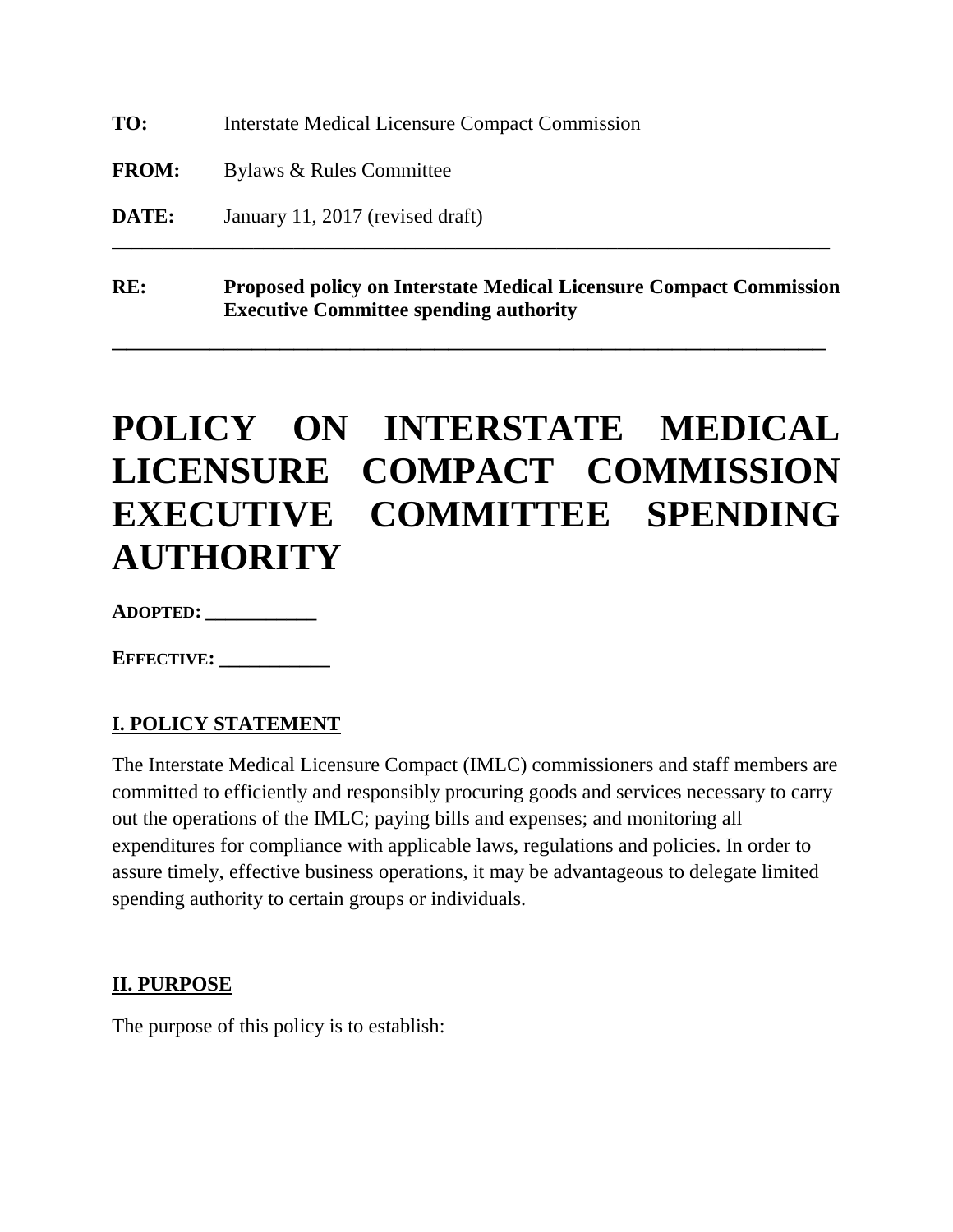- A formal mechanism to empower the IMLC Executive Committee [Chair] spending authority for goods and services under \$1,500 [\$2,000] without IMLC Commission approval.
- A formal process for the IMLC Executive Committee to delegate signature authority to appropriate parties for purchasing goods or services pursuant to this policy.
- A definition of qualified expenditures under this policy.
- A process for reporting expenditures authorized by the Executive Committee or its designee(s) to the IMLC Commission.

#### **III. DEFINITIONS**

*Qualified expenditure –* Any type of goods or services totaling less than \$1,500 [\$2,000] necessary to carry out the day-to-day operations of the IMLC.

*Signature authority –* Delegation to a designated individual or individuals to sign contracts or other documents authorizing expenditures made pursuant to this policy.

#### **IV. REQUIREMENTS**

**1. Documentation of expenditures.** All expenditures made in accordance with this policy shall be immediately documented in a format established and approved by the IMLC Commission and maintained by the IMLC Executive Committee.

**2. Report.** The IMLC Executive Committee shall prepare a report of all expenditures made under this policy to be presented to the full Commission annually, or more frequently if requested by the IMLC Commission.

**3. Annual review of this policy.** The IMLC Commission Bylaws and Rules Committee shall review this policy each year and make recommendations to the IMLC Commission for continuation or modification of the policy.

**4. Administration of this policy.** The IMLC Commission executive committee shall be responsible for administering this policy and ensuring that this policy is current, compliant with all statutory requirements and case law, and consistent with other applicable standards. The executive committee may delegate administration and maintenance of this policy to the IMLC executive director.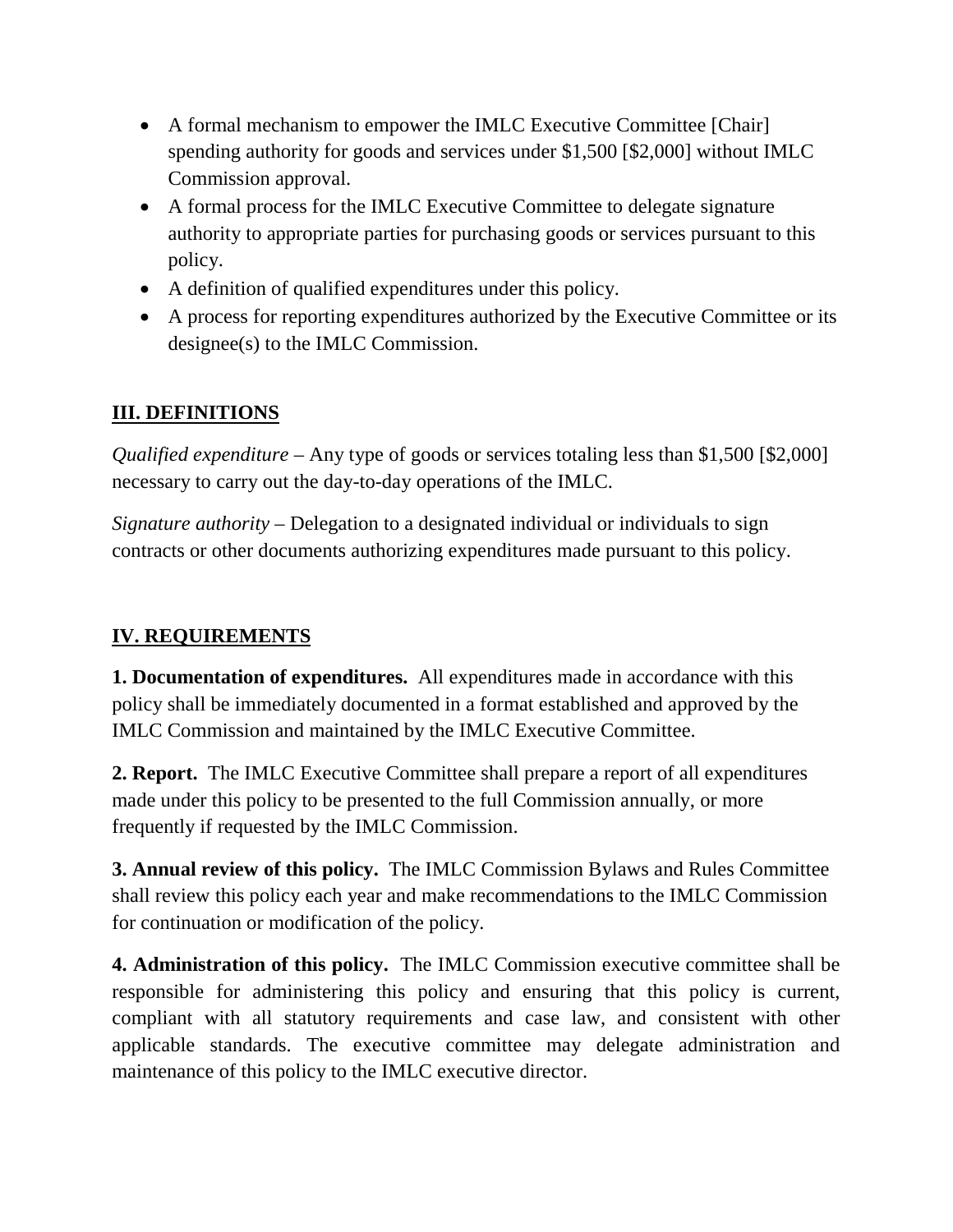# Proposed Rules

2. Amend Chapter 3 - Fees to capture a service fee for expedited licensure renewal & Chapter 5 - Expedited Licensure to house the expedited license renewal process.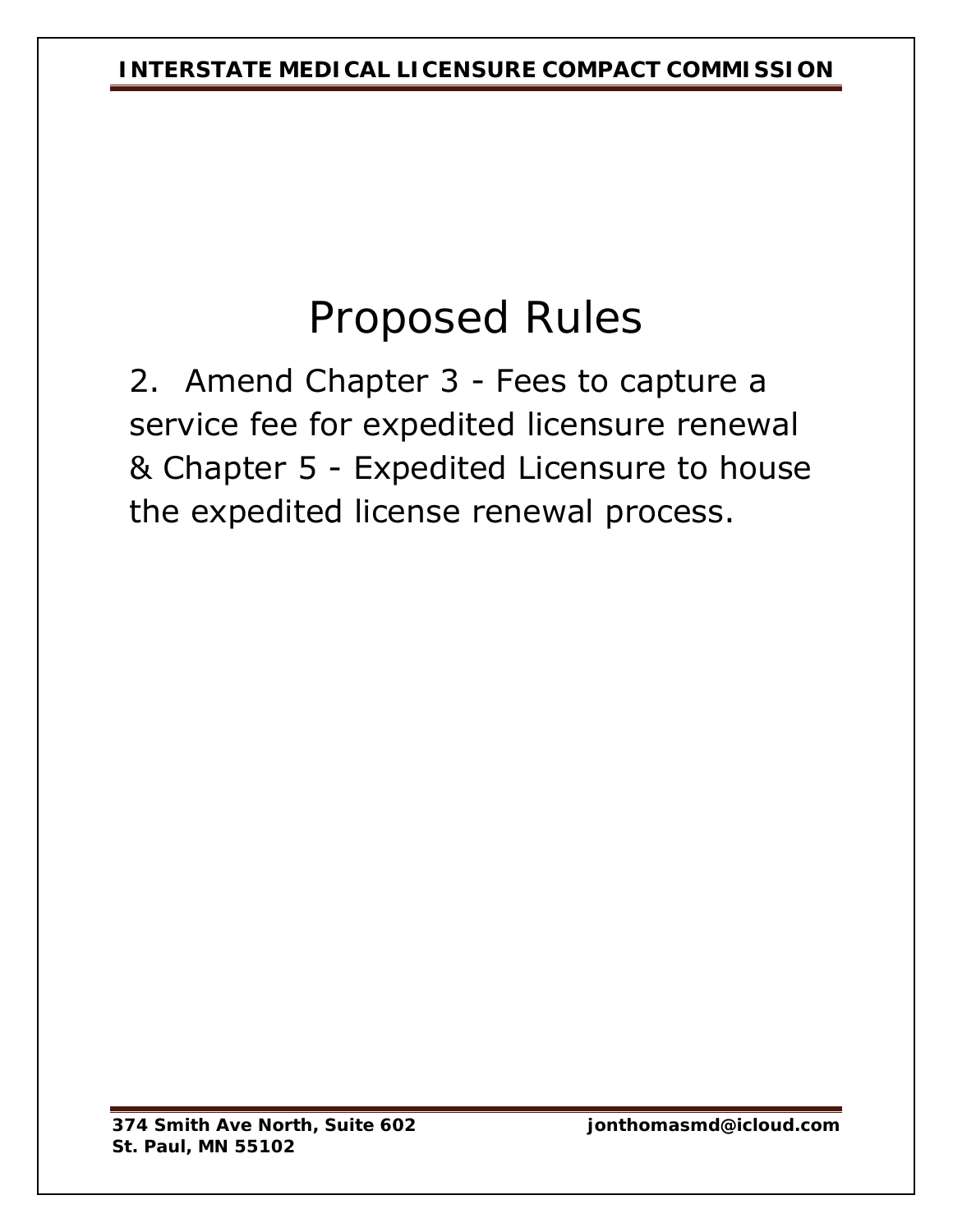# **January 11, 2017: Committee edits in green type (see below).**

# **(this rulemaking would amend Chapter 5 - Expedited Licensure to house the expedited license renewal process and Chapter 3 - fees to capture a service fee for expedited licensure renewal)**

#### ITEM 1. Amend 5.2 as follows:

#### **5.2 Definitions**

*ee. "Service fee" means* fees that may be assessed by the Interstate Commission or the state of principal license to handle and process an application for an expedited license or the renewal of an expedited license. A service fee is not a fee for the issuance of an expedited license.

ITEM 2. Adopt the following **new** subrule 5.8:

**5.8 Expedited licensure renewal and continued participation.**

**5.8(1) At least 90 days in advance of the expiration date of an expedited license, the Interstate Commission shall notify the physician of the pending expiration and provided information on the process to renew the expedited license. The Interstate Commission shall notify the physician that an expedited license issued through the Compact will expire in 45 days.**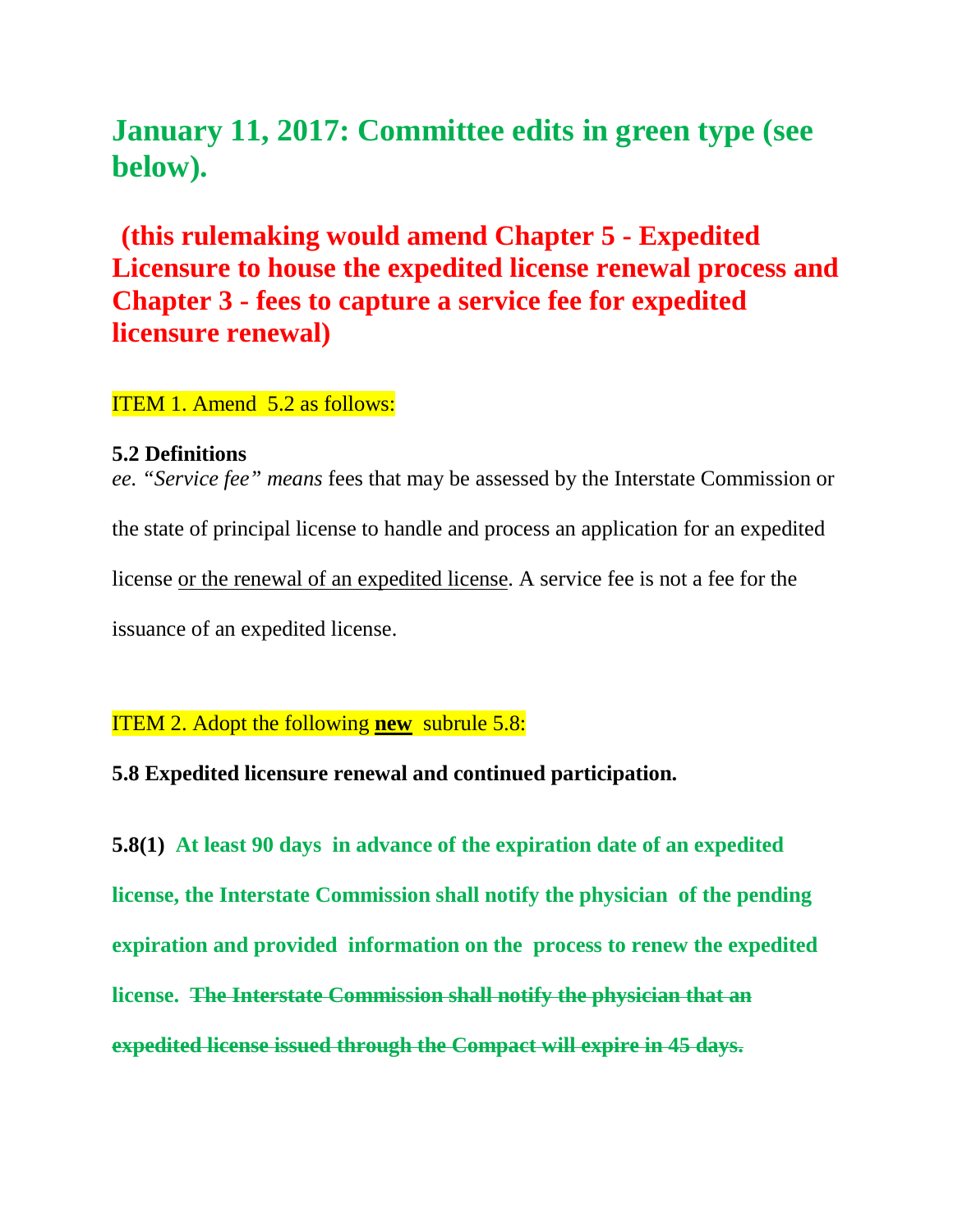**5.8(2)** The physician shall complete an online renewal application on a form provided by the Interstate Commission.

**5.8(3)** The physician shall attest on an online form provided by the Interstate Commission the following:

- **a.** Maintains a full and unrestricted medical license in a state of principal license.
- **b.** Has not been convicted, received adjudication, deferred adjudication, community supervision, or deferred disposition for any offense by a court of appropriate jurisdiction.
- **c.** Has not had a license authorizing the practice of medicine subject to discipline by a licensing agency in any state, federal, or foreign jurisdiction, excluding any action related to nonpayment of fees related to a medical license.
- **d.** Has not had a controlled substance license or permit suspended or revoked by a state or the United States drug enforcement administration.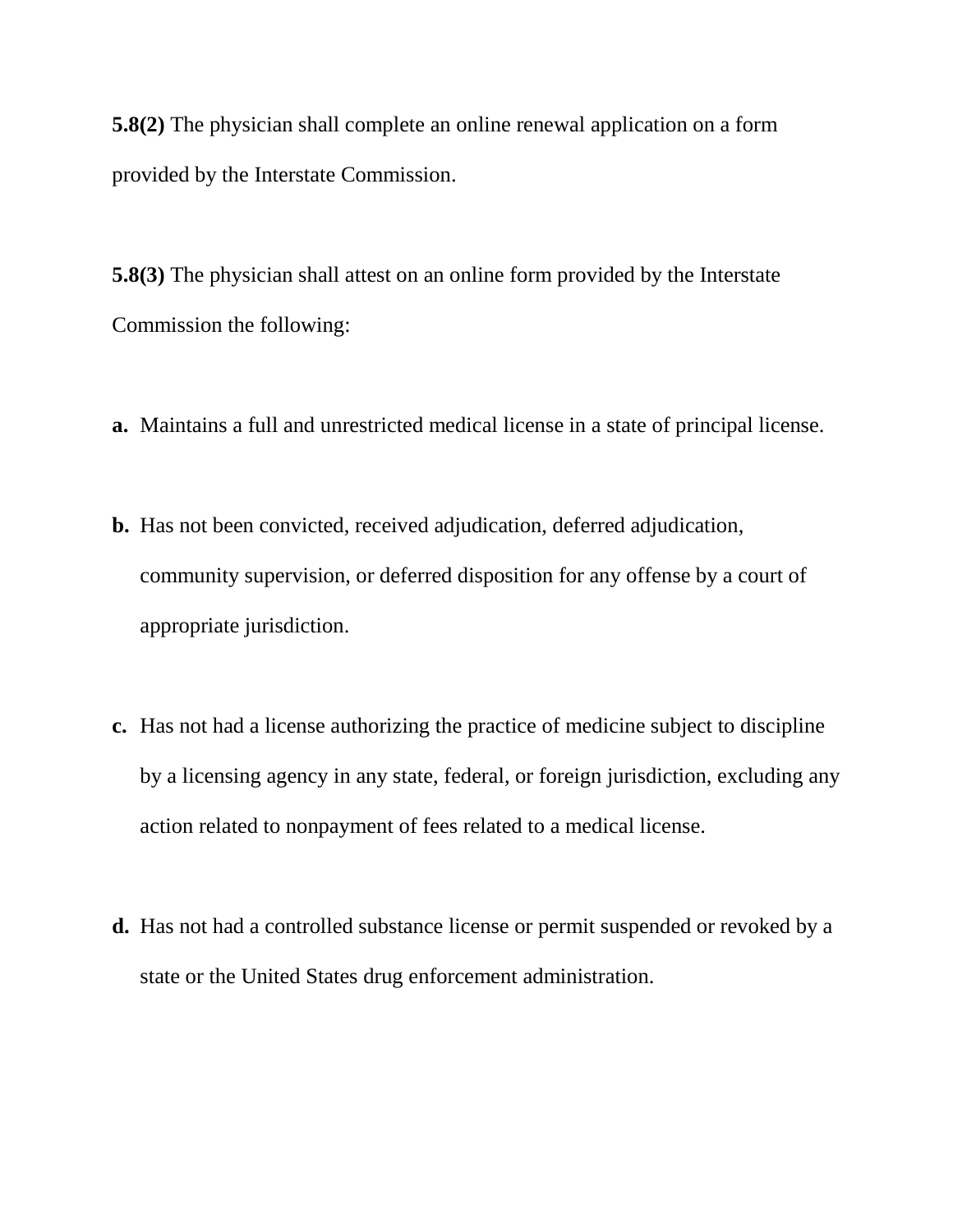**e.** Complies with all continuing professional development or continuing medical education requirements for renewal of a medical license issued by a member state.

**5.8 (4)** The Interstate Commission may verify that the physician satisfies renewal requirements in 5.8(3).

**5.8(5)** The Interstate Commission may collect a service fee from the physician for renewal of an expedited license issued through the Compact. The Interstate Commission shall retain 100 percent of this service fee for renewal of an expedited license.

**5.8(6)** The Interstate Commission shall collect any renewal fees charged for the renewal of an expedited license and distribute the fees to the applicable member board.

**5.8(7)** Upon receipt of any renewal fees collected in 5.8.(6), a member board shall renew the physician's expedited license.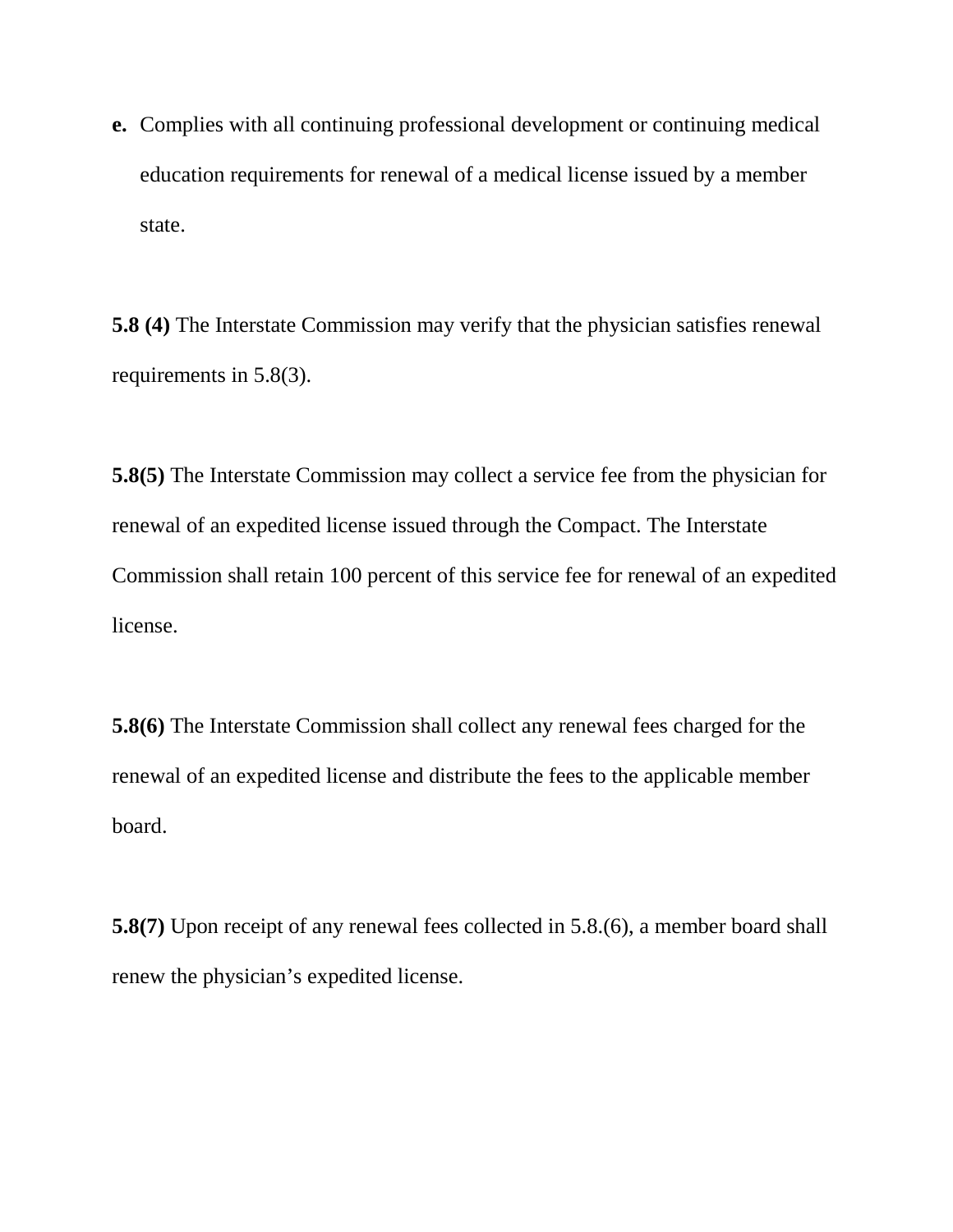**5.8 (8)** When the expedited license is renewed the member state may collect additional information related to that state's specific requirements for license renewal.

**5.8(9)** Physician information collected by the Interstate Commission during the renewal process will be **available as appropriate distributed** to all member boards.

**5.8(10) The physician may appeal a decision to deny renewal of an expedited license through that state board's ordinary appeal process.**

#### ITEM 3. Amend 3.2 as follows:

#### **3.2 Definitions**

*"Service fee"* means fees that may be assessed by the Interstate Commission, or the state of principal license, or both, to handle and process an application for a letter of qualification, or the issuance of an expedited license through the Compact, or the renewal of an expected license through the Compact or both. A service fee is not a license fee.